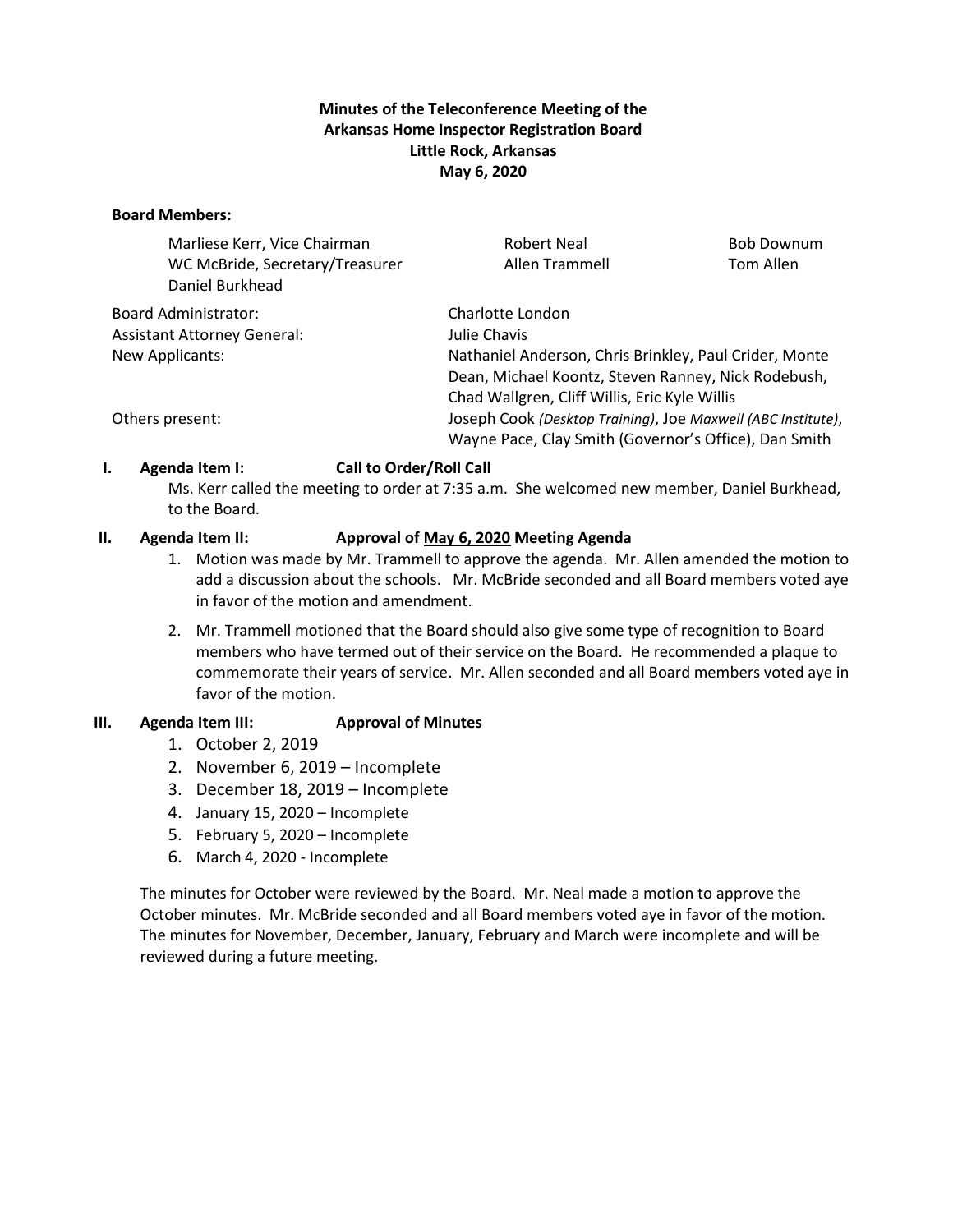## **IV. Agenda Item IV: Financials**

The Board reviewed the Financials for March and April.

| <b>March Available Cash</b>  | \$516,010.70 |
|------------------------------|--------------|
| Revenue                      | \$6,210.00   |
| <b>Expense - Salary</b>      | (54, 130.75) |
| Postage/Office Phone         | (\$407.54)   |
| <b>Utilities &amp; Rent</b>  | ( \$625.00)  |
| Travel & Subsistence         | ( \$83.16)   |
| <b>Background Checks</b>     | (5242.00)    |
| <b>Office Supplies</b>       | \$0.00       |
| License Cards                | \$0.00       |
| <b>Professional Services</b> | (5900.00)    |
| <b>Total of Expense</b>      | (\$2,257.70) |
| Burn Rate of                 | ( \$250.86)  |

| <b>April Available Cash</b>  | \$511,138.97  |
|------------------------------|---------------|
| Revenue                      | \$0.00        |
| Expense - Salary             | ( \$4,130.75) |
| Postage/Office Phone         | ( \$115.98)   |
| Utilities & Rent             | ( \$625.00]   |
| Travel & Subsistence         | \$0.00        |
| <b>Background Checks</b>     | \$0.00        |
| <b>Office Supplies</b>       | \$0.00        |
| <b>Professional Services</b> | \$0.00        |
| Other Expense                | \$0.00        |
| <b>Total of Expense</b>      | (5740.98)     |
| Burn Rate of                 | (\$74.10      |

- 1. Mr. Trammell made a motion to approve the March Financials. Mr. McBride seconded and all Board members voted in favor of the motion with aye.
- 2. Mr. McBride made a motion to approve the April Financials. Mr. Trammell seconded and all Board members voted in favor of the motion with aye.

#### **V. Agenda Item V: Status of Complaints**

## **A. OLD COMPLAINTS**

- 1. **Robert Neal (AHIRB) vs Justin Hall**-Not registered as a HI in Arkansas *Complaint Filed March 2018. Notification sent by Certified Mail on 3/26/2018*. *It was signed for and accepted on April 12, 2018. No response to complaint as of January 13, 2020*. *Summary completed 11/22/2019. Mr. McBride made a motion to schedule a hearing for Mr. Hall. Mr. Allen seconded and all Board members voted aye to approve a hearing. Mr. Neal motioned that the Board Chairman and Ms. Chavis be notified about scheduling the hearing. Mr. McBride seconded and all Board members voted aye to approve the motion. No update for May.*
- 2. **James Eccles, Trustee vs Lowell Coomer, HI-1003 & Jeremy Coomer, HI-1967** *Complaint Filed September 2019. Notification to HI sent by Certified Mail on 10/22/2019. Response received from home inspector on 11/01/2019. Additional information requested by Investigator. Mr. Smith told the Board that he is still waiting on additional information from Mr. Eccles.*
- 3. **202001-01** *Complaint Filed January 2020. Notification sent by Certified Mail on 2/10/2020*. *As of 2/26/2020, the Home Inspector's attorney has requested a 10-day extension to prepare his response. Ms. Chavis approved the request for the extension. A response from the attorney was received 3/6/2020. Ms. Chavis said she will send a Consent Agreement to the home inspector detailing the conflict of interest due to being a licensed home inspector married to a licensed realtor.*
- 4. **202001-02** *Complaint Filed January 2020. Notification sent by Certified Mail on 2/14/2020*. *The home inspector has responded and the complaint has been turned over to the Complaint Investigator. Summary completed 3/2/2020. Ms. Chavis said the Complaint Investigator recommended dismissal of the complaint. Mr. Neal made a motion to dismiss the complaint. Mr. Allen seconded and all Board members voted aye to approve the motion. The Complainant has requested an appeal of the decision and wants to meet with the Board when physical meetings resume.*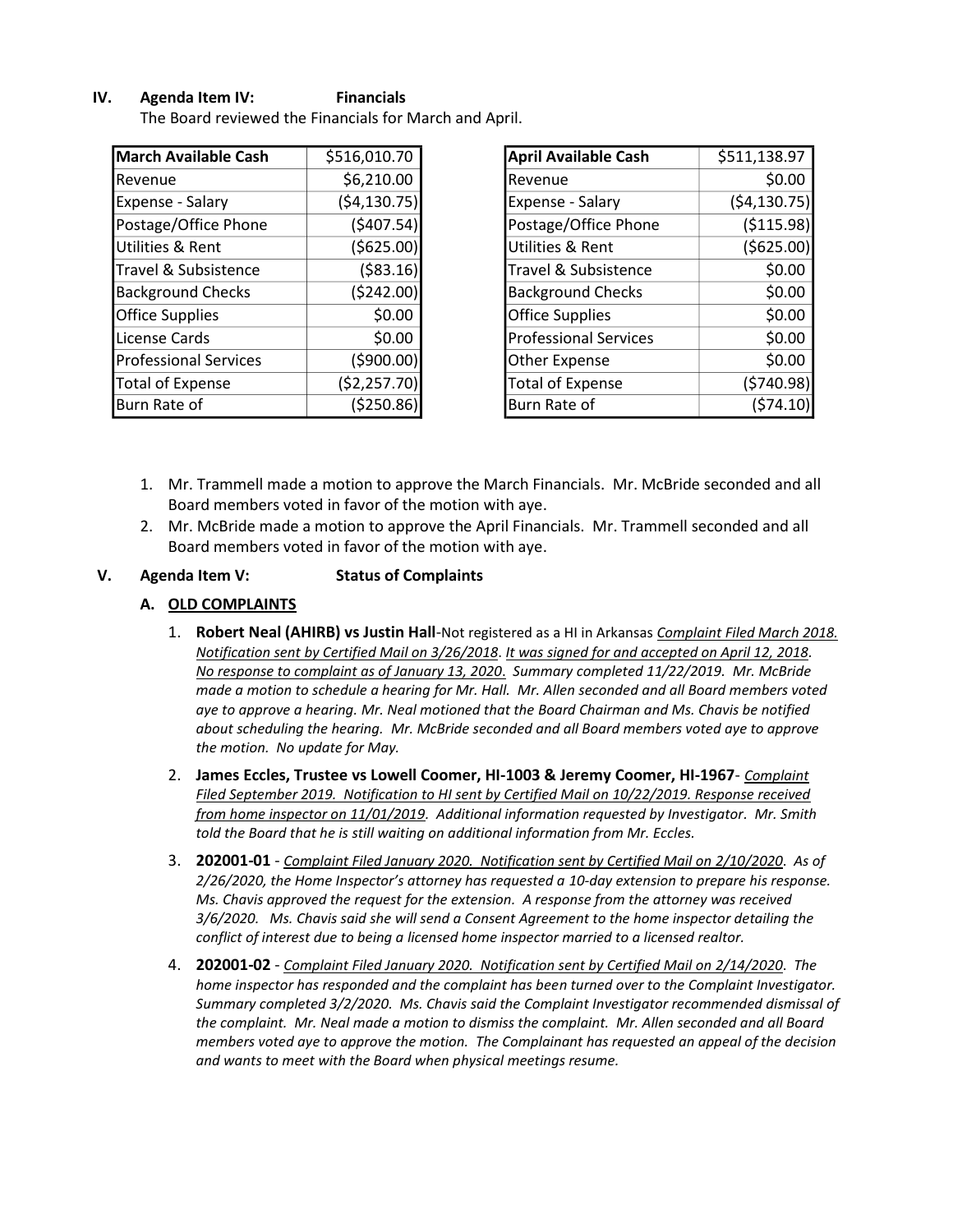- 5. **202002-03** *Complaint Filed February 2020. Notification sent by Certified Mail on 3/10/2020*. *Response from HI received 3/26/2020. The Complaint Investigator recommended dismissal of the complaint.*
- 6. **202003-04** *Complaint Filed March 2020. Notification to HI sent by Certified Mail 4/3/2020. Summary received from Investigator 4/14/2020. The Complaint Investigator recommended a Consent Agreement and a \$350.00 fine against the home inspector. Ms. Chavis said she will prepare the Consent Agreement.*
- 7. **202004-05** *Complaint Filed April 2020. Notification to HI sent by Certified Mail 4/3/2020.*

#### **B. NEW COMPLAINTS**

#### **VI. Agenda Item VI: Review of New Applicants**

The Board reviewed fourteen (14) new applicants.

- 1. Timothy Shane Simmons *(reviewed in February-Incomplete Application)*
- 2. Nathaniel Anderson
- 3. Chris Brinkley
- 4. Paul Crider
- 5. Monte Dean
- 6. Michael Koontz
- 7. Arthur Patterson
- 8. Michael Perkins
- 9. Steven Ranney
- 10. Scott Rice
- 11. Nick Rodebush
- 12. Chad Wallgren
- 13. Cliff Willis
- 14. Eric Kyle Willis

**Applicant #1 -** Mr. Neal made a motion to approve the application of Mr. Simmons. Mr. Downum seconded and all Board members voted aye in favor of approving the applicant for licensing.

**Applicant #2 -** Mr. Neal made a motion to approve the application of Mr. Anderson. Mr. Downum seconded and all Board members voted aye in favor of approving the applicant for licensing.

**Applicant #4 -** Mr. Downum made a motion to approve the application of Mr. Crider. Mr. Trammell seconded and all Board members voted aye in favor of approving the applicant for licensing except for Mr. Allen who abstained from voting. Mr. Neal said he had questions about the applicant's previous DWI convictions.

**Applicant #8 -** Mr. McBride made a motion to approve the application of Mr. Perkins and Mr. Trammell seconded. Mr. Neal said the applicant's online training course disqualified him since the Board requires classroom training. The motion was denied and all Board members voted aye in favor of denying a license for the applicant.

**Applicant #13 -** Mr. McBride made a motion to approve the application of Mr. Cliff Willis and Mr. Downum seconded. Mr. Neal said the Texas training does not comply with the requirements for Arkansas. The motion was denied and all Board members voted aye in favor of denying a license for the applicant.

**Applicant #14 -** Mr. McBride made a motion to approve the application of Mr. Eric Kyle Willis and Mr. Allen seconded. Mr. Neal said the Texas training does not comply with the requirements for Arkansas. The motion was denied and all Board members voted aye in favor of denying a license for the applicant.

Applicants #3 (Brinkley), #5 (Dean), #6 (Koontz), #7 (Patterson), #9 (Ranney), #10 (Rice), #11 (Rodebush), and #12 **(Wallgren)** Mr. McBride made a motion to approve the applications of this group of applicants. Mr. Downum seconded and all Board members voted aye in favor of approving the applicants for licensing.

## **2020 REGISTRATION RENEWAL**

1. Josh Allen